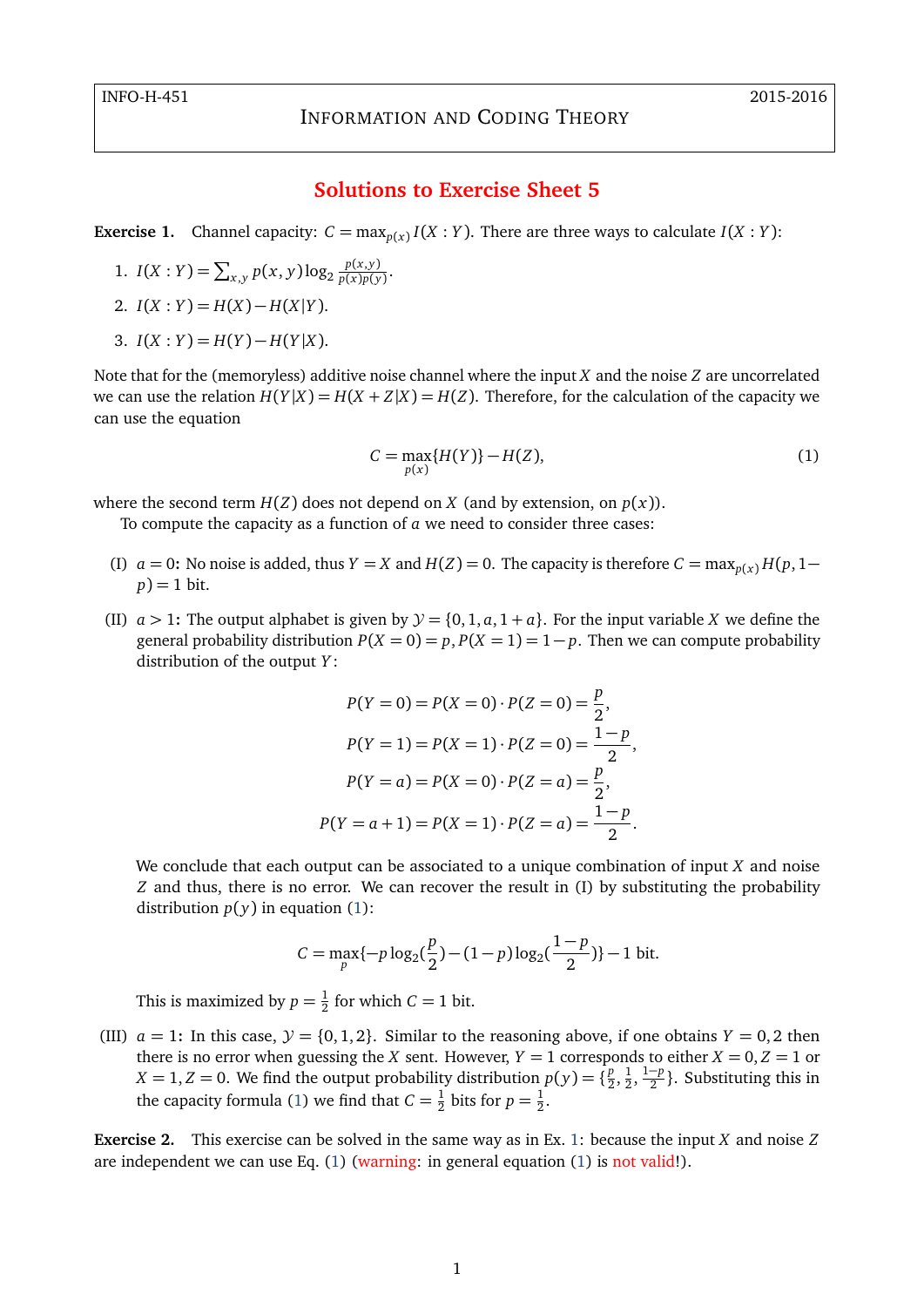<span id="page-1-0"></span>(a) We again parametrize the input probability distribution, but now, as the input takes 4 values we set it to  $p(x) = \{a, b, c, d\}$  where  $a + b + c + d = 1$  (alternatively one can include the constraint into the parametrization, so write  $p(x) = \{a, b, c, 1 - a - b - c\}$ . Note that  $-1$  mod  $4 = 3$ , so the output alphabet reads  $\mathcal{Y} = \{0, 1, 2, 3\}$ . Now, we have to find the parameters  $a, b, c, d$  that maximize the output entropy  $H(Y)$ . We can express (similar to ex. 5-1)  $p(y)$  as a function of  $a, b, c, d$ 

$$
p(y) = \{ \frac{a}{4} + \frac{c}{4} + \frac{d}{2}, \frac{b}{4} + \frac{c}{2} + \frac{d}{4}, \frac{a}{4} + \frac{b}{2} + \frac{c}{4}, \frac{a}{2} + \frac{b}{4} + \frac{d}{4} \}.
$$

Now we try to find  $a, b, c, d$  such that the (optimal) uniform distribution  $p(y) = \{\frac{1}{4}$  $\frac{1}{4}, \frac{1}{4}$  $\frac{1}{4}, \frac{1}{4}$  $\frac{1}{4}, \frac{1}{4}$  $\frac{1}{4}$ } is reached (warning: in general it may not be possible to achieve this! Usually we need to use Lagrange multipliers). We have 4 equations + 1 equation for the constraint  $a + b + c + d = 1$  to solve (one equation is linearly dependent on the others). We find that  $a = c$  and  $b = d$ . Namely, there is an infinite number of solutions and among them  $a = b = c = d = 1/4$ , *i.e.*, the uniform distribution for *X* is a solution.

- (b) When we substitute the solution of [\(a\)](#page-1-0) in Eq. [\(1\)](#page-0-0) we find  $C = \frac{1}{2}$  $rac{1}{2}$  bits.
- (c) We need to sum both noises:  $Z_{total} = Z_1 + Z_2$  and again follow a calculation like in [\(a\)](#page-1-0). One obtains the new probability distribution by noting that  $(-2 \mod 4) = (2 \mod 4) = 2$ . *Z*<sub>total</sub> takes the values:  $\{-1,0,1,2\}$  with probabilities  $\{\frac{1}{4},\frac{1}{4}\}$  $\frac{1}{4}, \frac{3}{8}$  $\frac{3}{8}, \frac{1}{4}$  $\frac{1}{4}, \frac{1}{8}$  $\frac{1}{8}$ }. We have thus  $H(Z) = H(\frac{1}{4})$  $\frac{1}{4}$ ,  $\frac{3}{8}$  $\frac{3}{8}, \frac{1}{4}$  $\frac{1}{4}, \frac{1}{8}$  $\frac{1}{8}$ ) and we find  $C = \log_2 4 - 1.91 = 0.09$  bits.
- (d)  $C_{total} = C_1 + C_2 = 1$  bit. (The capacity is additive!)

## <span id="page-1-3"></span>**Exercise 3.**

<span id="page-1-2"></span>(a) If  $p(X = 1) = p$  and  $p(X = 0) = 1 - p$ , we obtain:

$$
I(X:Y) = H(\frac{1-p}{2}, \frac{p}{2}) - p
$$

Taking into account that:

$$
\frac{\partial H(x, 1-x)}{\partial x} = \log_2 \frac{1-x}{x}
$$

The maximum is found for  $p^* = \frac{2}{5}$  $\frac{2}{5}$  and  $C = I_{p=\frac{2}{5}}(X, Y) = \log_2 5 - 2$  bits.

- (b) The binary symmetric channel has capacity  $C = 1 H(\alpha)$  bits, where  $\alpha$  is the error rate of the channel, because *I*(*X* : *Y*) = *H*(*Y*) −  $\sum p(x)$ *H*(*Y*|*X* = *x*) = *H*(*Y*) − *H*(*α*) ≤ 1 − *H*(*α*) bits.
- (c) We have  $C = \max_{p(x)} I(X : Y)$ . Où  $I(X : Y) = H(Y) H(Y|X)$ . The entropy at the output is given by  $H(Y) = H(1 - p \cdot q, p \cdot q)$  and the conditional entropy reads  $H(Y|X) = pH(q, 1 - q)$ . *I*(*X* : *Y*) is maximal if  $\frac{\partial I(X;Y)}{\partial p} = 0$ , which implies

$$
q \cdot \log_2 \frac{1 - p \cdot q}{p \cdot q} = H(q, 1 - q).
$$

To simplify notations we write  $H(q, 1 - q) = H$ . The distribution p that maximizes  $I(X : Y)$  is

<span id="page-1-1"></span>
$$
p = \frac{1}{q(1 + 2^{(\frac{H}{q})})}.
$$

We finally obtain the capacity of the channel:

$$
C = \log_2(1 + 2^{\left(\frac{H}{q}\right)}) - \frac{H}{q}.\tag{2}
$$

To check consistency we can test Eq. [2](#page-1-1) for  $q = 0.5$ . Since  $H(q = 0.5) = 1$  we confirm the result of [\(a\)](#page-1-2), *i.e.*  $C(q = 0.5) = \log_2 5 - 2$  bits.